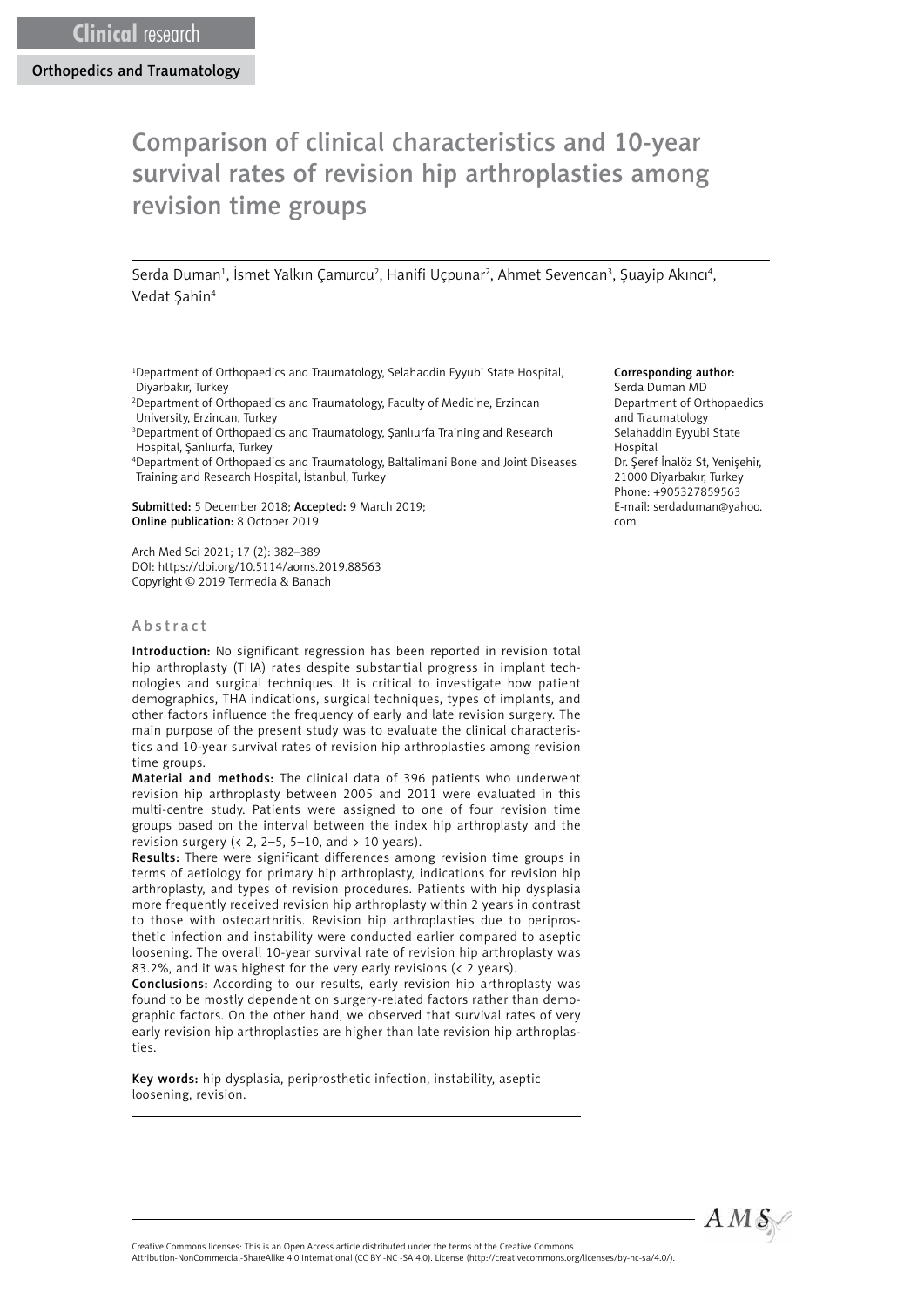#### Introduction

Total hip arthroplasty (THA) is well documented as an effective treatment for end-stage hip osteoarthritis. Over 280,000 THA surgeries are performed annually in the USA alone, and this number is increasing due to population aging [1–4]. It has been reported, however, that up to 15% of THA procedures eventually fail and require revision surgeries. In the US, the cost of these revision surgeries is estimated at nearly 1 billion dollars annually [5–8]. In addition to the economic burden, revision THA requires longer surgical times and hospital stays compared to the primary procedure, and it carries greater risks of complications and mortality [9, 10]. Despite substantial progress in implant technologies and surgical techniques, no significant regression has been reported in revision surgery rates. It is possible that hip replacement surgeries for younger and more active patients as well as the longer lifespan have contributed to this lack of progress. Furthermore, elderly patients may avoid revision surgery due to these dangers, resulting in disability and reduced quality of life [11–14].

Identifying the reasons for THA failure will help in the development of better treatment regimens. To this end, it is critical to investigate how patient demographics, THA indications, surgical techniques, types and sizes of implants, and postoperative complications, among other factors, influence the frequency of revision surgery at various times after primary treatment. However, few studies have examined in detail the reasons for revision surgery associated with different postoperative periods. Therefore, the main purpose of the present study was to evaluate the demographics, clinical characteristics, and 10-year survival rates of revision hip arthroplasties among revision time groups based on the interval between the index hip arthroplasty and the revision surgery.

# Material and methods

This multi-centre retrospective study was approved by the institutional Ethical Review Board. A total of 396 patients (272 female, 124 male) who underwent revision hip arthroplasty between January 1, 2005 and December 31, 2011 at four institutions (one university hospital, one training and research hospital, and two state hospitals) were included in this study. All participating centres in the study are referral centres in their region, and all surgeries were performed by high volume surgeons (senior surgeons least 5 years' experience) on the field of arthroplasty. Patients were identified using a prospectively collected computerised database at each centre. Patients undergoing a second or further revision and those with a history of malignancy were excluded.

The patients' age, sex, aetiology of the index primary hip arthroplasty, index hip arthroplasty procedure (total/hemiarthroplasty), and duration between primary hip arthroplasty and revision surgery were investigated through medical records. The aetiologies for primary hip arthroplasty included primary osteoarthritis, rheumatoid arthritis, hip fracture (femur neck, trochanteric), congenital dysplasia of the hip, avascular necrosis, epiphysiolysis or Perthes disease, and post-traumatic arthritis. The subjects were assigned to one of four revision time groups based on the interval between the index hip arthroplasty and the revision surgery ( $\lt$  2, 2–5, 5–10, and  $> 10$  years).

The primary indication for revision hip arthroplasty was evaluated for each patient through our clinical records, radiographs, and operative reports. Revision indications were grouped as follows: osteolysis (stem, cup, or both), aseptic loosening (stem, cup, or both), infection, metallosis, periprosthetic fracture, instability, polyethylene bearing wear, mechanical failure of implants (fracture of stem, cup, liner, or head), coxalgia associated with acetabular erosion after hemiarthroplasty, and failed hip resurfacing arthroplasty. In addition, the types of implants and the surgical approaches used in the index primary hip arthroplasty were recorded for all patients. The type of revision hip surgery (total, femoral, acetabular, or insert exchange) was also recorded for each patient. The mean follow-up time was 45.8 months (range: 1 to 150 months).

# Ethics

This study was performed after receiving approval from the institutional Ethical Review Board. Informed consent was obtained from all patients.

# Statistical analysis

Continuous data are presented as means and standard deviations, and categorical data are given as frequencies and percentages. Statistical analysis was performed using SPSS 20.0 (SPSS Inc., IBM, NY, USA). Group means were compared by one-way ANOVA and frequencies by Pearson's  $\chi^2$  test. The 10-year implant survival following revision surgery was estimated for each revision time group ( $\langle$  2, 2–5, 5–10, and  $> 10$  years) by Kaplan-Meier analysis, and the four groups were compared by log-rank test. Only patients with a minimum follow-up of 10 years were analysed by survival analysis. The endpoint for survival was defined as osteolysis, aseptic loosening, instability, periprosthetic fracture, or infection at the latest follow-up. No sample size calculation was performed prior to study; however, a post-hoc power analysis was performed by GPower software to detect the statistical power of the study.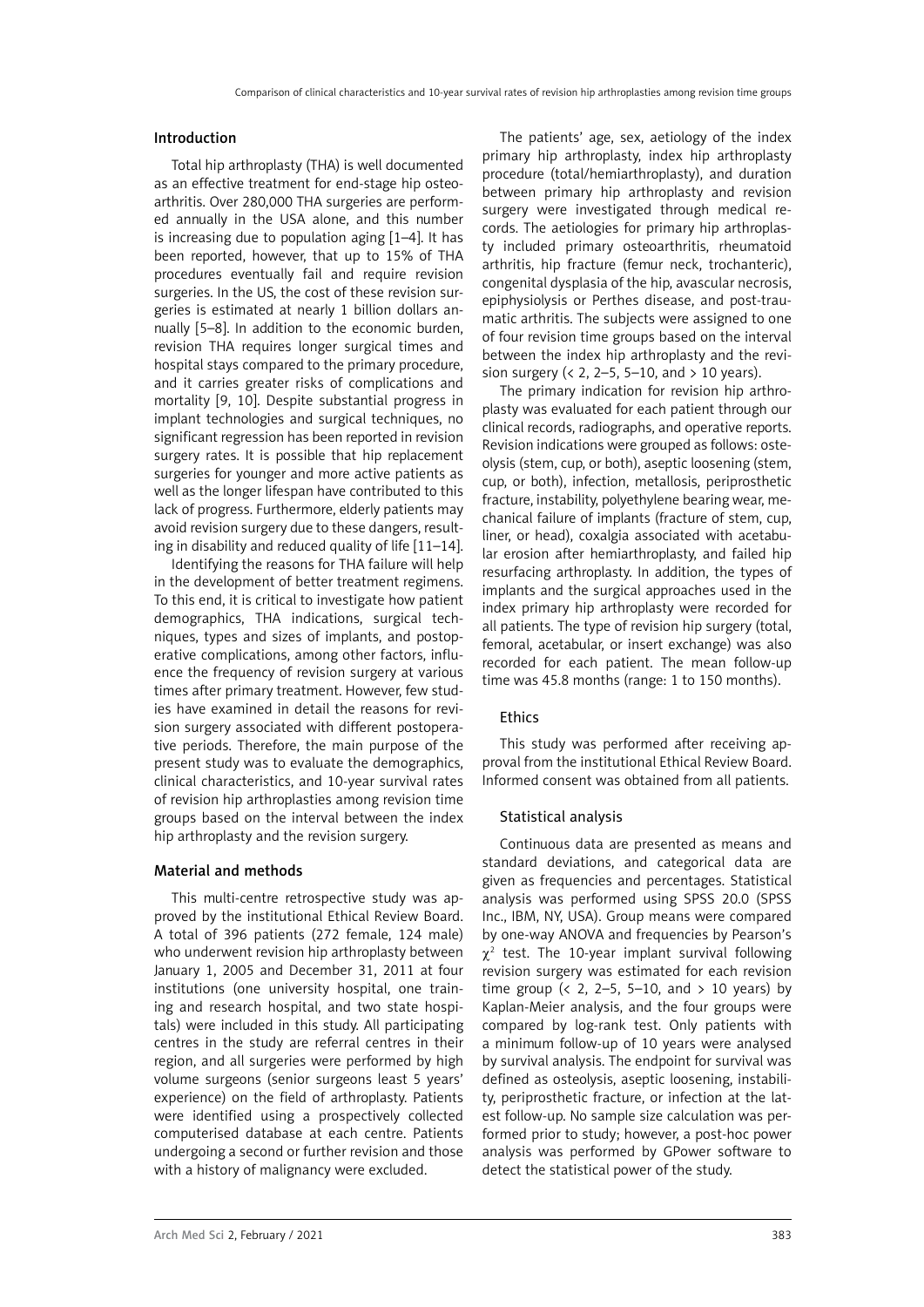# Results

The demographic and clinical characteristics of the patients are presented in Table I. There were significant differences among the revision time groups in patient aetiology for primary hip arthroplasty, indications for revision hip arthroplasty, and types of revision procedures.

| Table I. Comparison of demographics and clinical characteristics among revision time groups |
|---------------------------------------------------------------------------------------------|
|---------------------------------------------------------------------------------------------|

| Variable                                  | The duration between primary hip arthroplasty<br>and revision surgery |                       |                                                                          |                                | Total<br>$(N = 396)$           | P-value   |
|-------------------------------------------|-----------------------------------------------------------------------|-----------------------|--------------------------------------------------------------------------|--------------------------------|--------------------------------|-----------|
|                                           | < 2 years<br>(very early)<br>$(n = 120)$                              | (early)<br>$(n = 94)$ | 2-5 years $5-10$ years $> 10$ years<br>(inter-<br>mediate)<br>$(n = 98)$ | (late)<br>$(n = 84)$           |                                |           |
| Age [years]                               | $64.2$ ±13.7<br>$(29 - 89)$                                           | $(36 - 91)$           | $65.0 \pm 13.2$ $68.3 \pm 13.9$<br>$(34 - 88)$                           | $67.1 \pm 13.1$<br>$(37 - 86)$ | $65.9 \pm 13.6$<br>$(29 - 91)$ | $0.143*$  |
| Sex:                                      |                                                                       |                       |                                                                          |                                |                                | $0.107**$ |
| Female                                    | 92 (77%)                                                              | 61 (65%)              | 61 (62%)                                                                 | 58 (69%)                       | 272 (69%)                      |           |
| Male                                      | 28 (23%)                                                              | 33 (35%)              | 37 (38%)                                                                 | 26 (31%)                       | 124 (31%)                      |           |
| Aetiology for index hip arthroplasty:     |                                                                       |                       |                                                                          |                                |                                | $0.001**$ |
| Primary osteoarthritis                    | 46 (38%)                                                              | 39 (42%)              | 58 (59%)                                                                 | 52 (62%)                       | 195 (49%)                      |           |
| Hip fracture                              | 34 (28%)                                                              | 31 (33%)              | 26 (27%)                                                                 | 22 (26%)                       | 113 (28%)                      |           |
| Hip dysplasia                             | 27 (23%)                                                              | 12 (13%)              | 4(4%)                                                                    | 5(6%)                          | 48 (12%)                       |           |
| Rheumatoid arthritis                      | 6(5%)                                                                 | 4(4%)                 | 8(8%)                                                                    | 2(3%)                          | 20 (5%)                        |           |
| Avascular necrosis of femoral head        | 4(3%)                                                                 | 7(7%)                 | 2(2%)                                                                    | 1(1%)                          | 14 (4%)                        |           |
| Epiphysiolysis - Perthes                  | 2(2%)                                                                 | 1(1%)                 | $0(0\%)$                                                                 | 1(1%)                          | 4(1%)                          |           |
| Post-traumatic arthritis                  | $1(1\%)$                                                              | $0(0\%)$              | $0(0\%)$                                                                 | 1(1%)                          | 2(1%)                          |           |
| Index arthroplasty procedure:             |                                                                       |                       |                                                                          |                                |                                | $0.280**$ |
| Total                                     | 88 (73%)                                                              | 64 (68%)              | 76 (78%)                                                                 | 67 (80%)                       | 295 (75%)                      |           |
| Hemiarthroplasty                          | 32 (27%)                                                              | 30 (32%)              | 22 (22%)                                                                 | 17 (20%)                       | 101 (25%)                      |           |
| Indication for revision hip arthroplasty: |                                                                       |                       |                                                                          |                                |                                | $0.001**$ |
| Aseptic loosening:                        |                                                                       |                       |                                                                          |                                |                                |           |
| Acetabular component                      | 2(2%)                                                                 | 4(4%)                 | 9(9%)                                                                    | 6(7%)                          | 21 (5%)                        |           |
| Femoral component                         | 10 (8%)                                                               | 26 (28%)              | 31 (33%)                                                                 | 15 (18%)                       | 82 (21%)                       |           |
| Both                                      | 7(6%)                                                                 | 12 (13%)              | 14 (14%)                                                                 | 27 (32%)                       | 60 (15%)                       |           |
| Infection                                 | 28 (23%)                                                              | 23 (25%)              | 11 (11%)                                                                 | 5(6%)                          | 67 (17%)                       |           |
| Instability                               | 46 (38%)                                                              | 4(4%)                 | 7(7%)                                                                    | 1(1%)                          | 58 (15%)                       |           |
| Periprosthetic fracture                   | 11 (9%)                                                               | 5(5%)                 | 4 (4%)                                                                   | 6(7%)                          | 26 (7%)                        |           |
| Metallosis                                | $0(0\%)$                                                              | 7(8%)                 | 12 (12%)                                                                 | $0(0\%)$                       | 19 (5%)                        |           |
| Acetabular erosion                        | 8(7%)                                                                 | 2(2%)                 | 2(2%)                                                                    | 6(7%)                          | 18 (5%)                        |           |
| Osteolysis:                               |                                                                       |                       |                                                                          |                                |                                |           |
| Acetabular component                      | 4(3%)                                                                 | 1(1%)                 | 1(1%)                                                                    | $0(0\%)$                       | 6(2%)                          |           |
| Femoral component                         | 1(1%)                                                                 | 2(2%)                 | $0(0\%)$                                                                 | 1(1%)                          | 4(1%)                          |           |
| Both                                      | 1(1%)                                                                 | $0(0\%)$              | $0(0\%)$                                                                 | $0(0\%)$                       | $1(0\%)$                       |           |
| Polyethylene bearing wear                 | $0(0\%)$                                                              | 5(5%)                 | 3(3%)                                                                    | 12 (15%)                       | 20 (5%)                        |           |
| Mechanical failure of implants            | 2(2%)                                                                 | 3(3%)                 | 3(3%)                                                                    | 5(6%)                          | 13 (3%)                        |           |
| Failed hip resurfacing                    | $0(0\%)$                                                              | $0(0\%)$              | 1(1%)                                                                    | $0(0\%)$                       | $1(0\%)$                       |           |
| Type of revision hip arthroplasty:        |                                                                       |                       |                                                                          |                                |                                | $0.031**$ |
| Total                                     | 92 (77%)                                                              | 74 (78%)              | 77 (79%)                                                                 | 79 (95%)                       | 322 (81%)                      |           |
| Acetabular                                | 7(6%)                                                                 | 6(6%)                 | 8(8%)                                                                    | 2(2%)                          | 23 (6%)                        |           |
| Femoral                                   | 17 (14%)                                                              | 7(8%)                 | 10 (10%)                                                                 | 1(1%)                          | 35 (9%)                        |           |
| Insert exchange                           | 4(3%)                                                                 | 7(8%)                 | 3(3%)                                                                    | 2(2%)                          | 16 (4%)                        |           |

*\*P-value according to one-way ANOVA test, \*\*P-value according to Pearson's* χ*<sup>2</sup> test, Bold p-values indicate statistical significance.*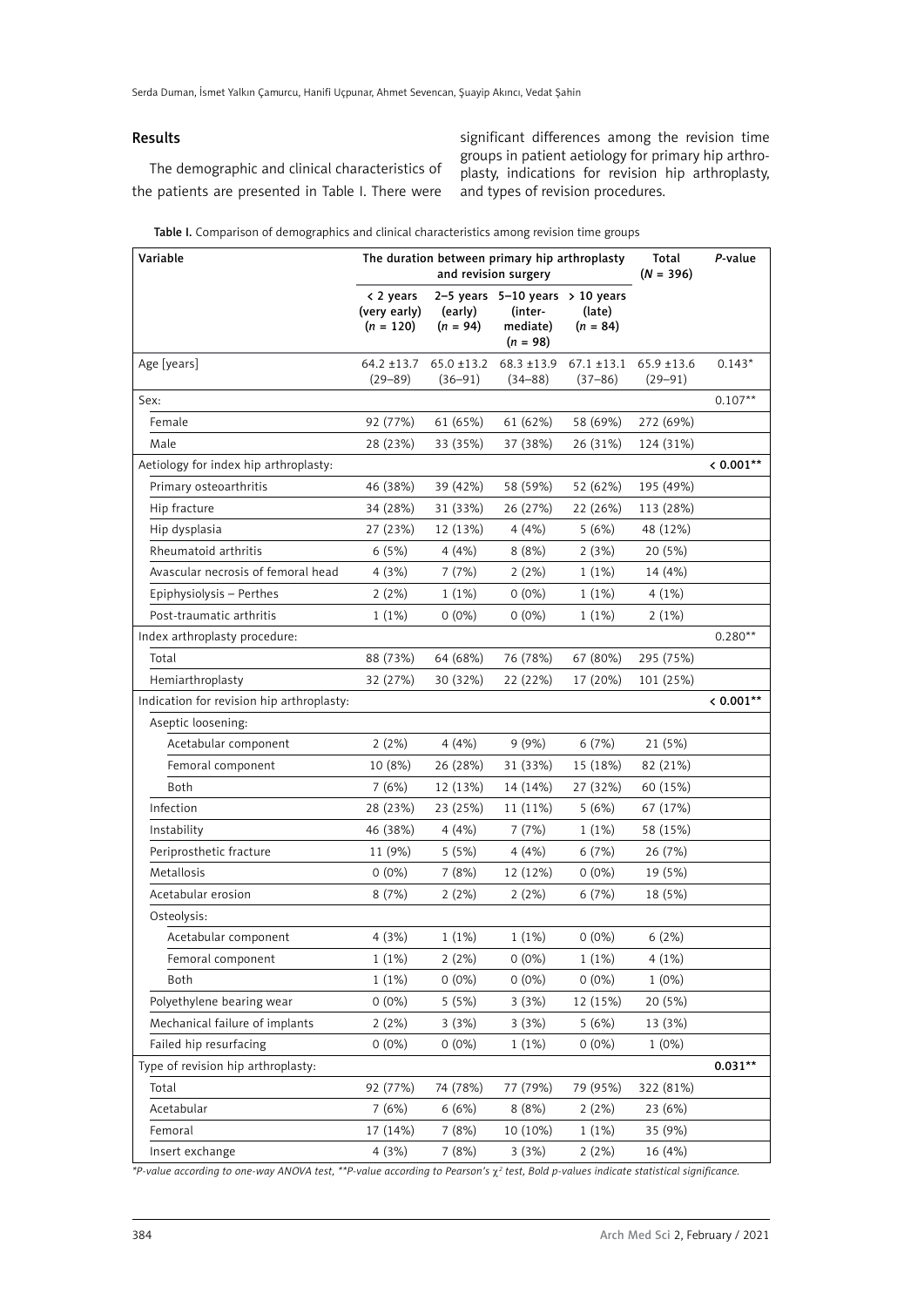| Variable                             | The duration between primary hip arthroplasty<br>and revision surgery |                       |                                                                          | Total<br>$(N = 396)$ | P-value   |          |
|--------------------------------------|-----------------------------------------------------------------------|-----------------------|--------------------------------------------------------------------------|----------------------|-----------|----------|
|                                      | < 2 years<br>(very early)<br>$(n = 120)$                              | (early)<br>$(n = 94)$ | 2-5 years $5-10$ years $> 10$ years<br>(inter-<br>mediate)<br>$(n = 98)$ | (late)<br>$(n = 84)$ |           |          |
| Index acetabular component fixation: |                                                                       |                       |                                                                          |                      |           | $0.001*$ |
| Cemented                             | 4(3%)                                                                 | 10 (11%)              | 16 (16%)                                                                 | 20 (24%)             | 50 (13%)  |          |
| Cementless                           | 84 (70%)                                                              | 54 (57%)              | 60 (61%)                                                                 | 47 (56%)             | 245 (62%) |          |
| None (hemiarthroplasty)              | 32 (27%)                                                              | 30 (32%)              | 22 (23%)                                                                 | 17 (20%)             | 101 (25%) |          |
| Index femoral component fixation:    |                                                                       |                       |                                                                          |                      |           | $0.001*$ |
| Cemented                             | 34 (28%)                                                              | 43 (46%)              | 44 (45%)                                                                 | 57 (68%)             | 178 (45%) |          |
| Cementless                           | 86 (72%)                                                              | 51 (54%)              | 54 (55%)                                                                 | 27 (32%)             | 218 (55%) |          |
| Index femoral component design:      |                                                                       |                       |                                                                          |                      |           | $0.593*$ |
| Conical                              | 65 (54%)                                                              | 46 (49%)              | 63 (64%)                                                                 | 51 (61%)             | 225 (57%) |          |
| Cylindrical                          | 48 (40%)                                                              | 46 (49%)              | 33 (34%)                                                                 | 33 (39%)             | 160 (40%) |          |
| Rectangular                          | 2(2%)                                                                 | $0(0\%)$              | $0(0\%)$                                                                 | $0(0\%)$             | 2(1%)     |          |
| Resurface                            | 5(4%)                                                                 | 2(2%)                 | 2(2%)                                                                    | $0(0\%)$             | 7(2%)     |          |
| Index femoral head size [mm]:        |                                                                       |                       |                                                                          |                      |           | $0.063*$ |
| 28                                   | 29 (24%)                                                              | 10 (10%)              | 28 (29%)                                                                 | 19 (23%)             | 86 (22%)  |          |
| 32                                   | 45 (37%)                                                              | 45 (48%)              | 45 (46%)                                                                 | 35 (42%)             | 170 (43%) |          |
| 36                                   | 14 (12%)                                                              | $9(10\%)$             | 3(3%)                                                                    | 13 (15%)             | 39 (10%)  |          |
| Other (hemiarthroplasty)             | 32 (27%)                                                              | 30 (32%)              | 22 (22%)                                                                 | 17 (20%)             | 101 (25%) |          |
| Index bearing surface:               |                                                                       |                       |                                                                          |                      |           | $0.864*$ |
| Metal on polyethylene                | 78 (65%)                                                              | 54 (57%)              | 68 (69%)                                                                 | 59 (71%)             | 259 (65%) |          |
| Metal on metal                       | 9(7%)                                                                 | $9(10\%)$             | 8(8%)                                                                    | 7(8%)                | 28 (8%)   |          |
| Ceramic on ceramic                   | 1(1%)                                                                 | 1(1%)                 | $0(0\%)$                                                                 | 1(1%)                | 3(1%)     |          |
| None (hemiarthroplasty):             | 32 (27%)                                                              | 30 (32%)              | 22 (23%)                                                                 | 17 (20%)             | 101 (25%) |          |
| Index surgical approach:             |                                                                       |                       |                                                                          |                      |           | $0.039*$ |
| Posterolateral                       | 75 (62%)                                                              | 58 (62%)              | 74 (76%)                                                                 | 47 (56%)             | 254 (64%) |          |
| Lateral                              | 9(8%)                                                                 | 12 (13%)              | 3(3%)                                                                    | 6(7%)                | 30 (8%)   |          |
| Anterolateral                        | 36 (30%)                                                              | 24 (25%)              | 21 (21%)                                                                 | 31 (37%)             | 112 (28%) |          |

| Table II. Comparison of index arthroplasty procedure data of patients among revision time groups |  |  |
|--------------------------------------------------------------------------------------------------|--|--|
|                                                                                                  |  |  |

*\*P-value according to Pearson's* χ*<sup>2</sup> test, Bold p-values indicate statistically significance.*

Primary osteoarthritis, hip fracture, and hip dysplasia were the three most common aetiologies for the index hip arthroplasty procedure (accounting for 49%, 28%, and 12% of the total patient population, respectively). Patients with primary osteoarthritis were more common in the intermediate (5–10 years) and late ( $> 10$  years) revision time groups compared to the very early (< 2 years) and early (2–5 years) revision time groups. For patients who underwent primary arthroplasty for hip fracture, the frequencies of the revision hip arthroplasties were similar among the revision time categories. On the other hand, patients with hip dysplasia more frequently received revision hip arthroplasty within 2 years compared to 2–5 years after the initial operation (23% vs. 13%). Thus, hip dysplasia patients generally demonstrated earlier primary arthroplasty failure than osteoarthritis patients, while failure appeared to occur at any time post-surgery in hip fracture patients.

The three most common indications for revision hip arthroplasty were aseptic loosening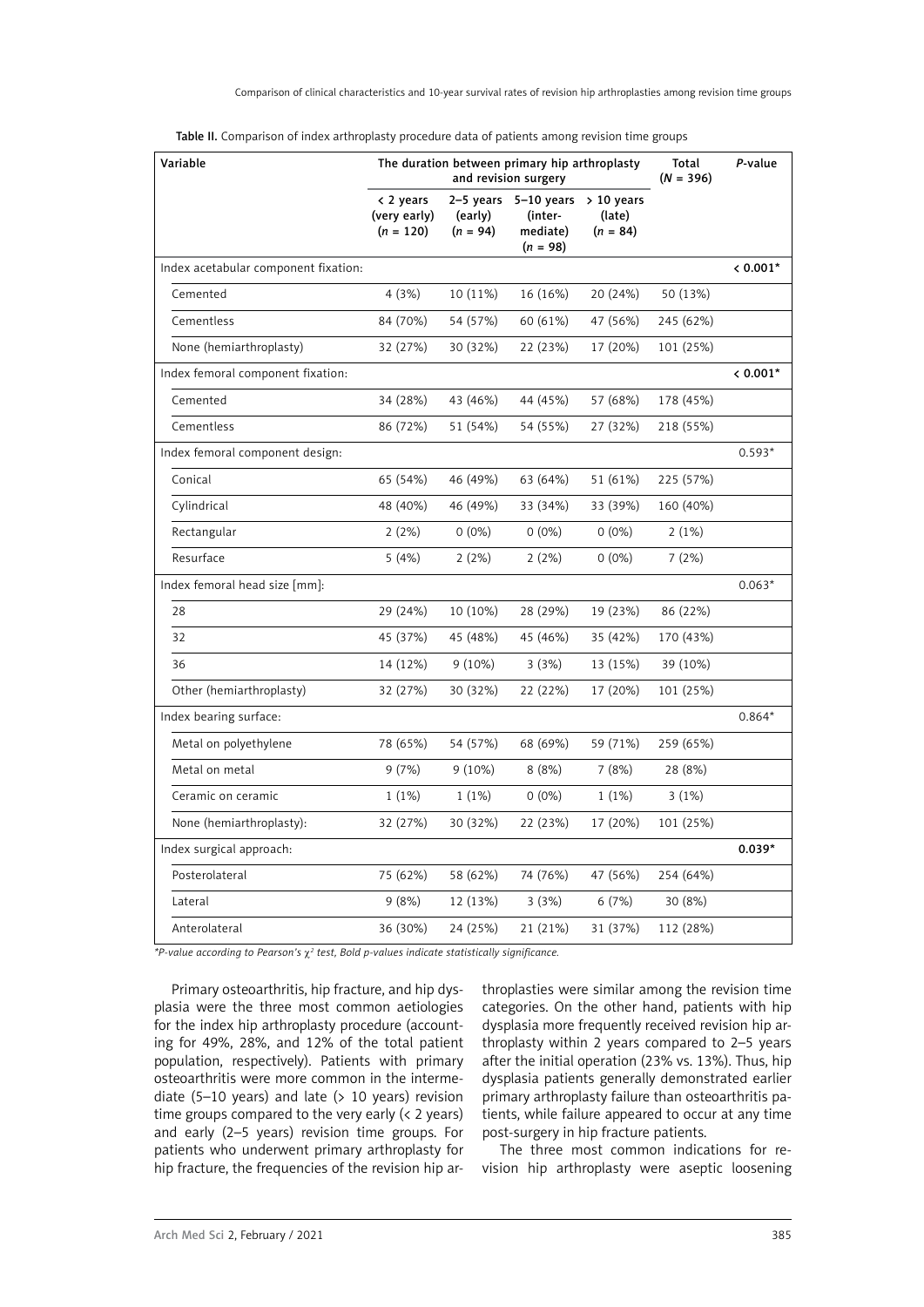

Figure 1. Line chart demonstrating 10-year survival of revision hip arthroplasties among revision time groups

(41%), periprosthetic infection (17%), and instability (15%). Aseptic loosening was more frequent in the femoral component than in the acetabular component (21% vs. 5%). Revision hip arthroplasty for aseptic loosening was more frequent in the  $5-10$  years and  $> 10$  years revision time groups. On the other hand, revision hip arthroplasties due to periprosthetic infection were conducted most frequently within 5 years compared to later times, and revision surgeries for instability were conducted within < 2 years.

The acetabular component fixation method, the femoral component fixation method, and the surgical exposure used for the index arthroplasty procedure also differed among the revision time groups. Cementless acetabular fixation was more common than cemented fixation among all primary hip arthroplasty patients (62% vs. 13%). However, the early revision hip arthroplasty rate was higher than the intermediate and late revision rates for cementless acetabular fixation. On the other hand, cementless and cemented femoral component fixations were employed at relatively similar rates for the index arthroplasty procedure (55% and 45%, respectively). For patients receiving cementless femoral fixation, the revision hip arthroplasty rate was higher in the first 2 years compared to the other revision times, while the rate of revision hip arthroplasty following cemented femoral fixation was higher at 2–5 years and 5–10 years (46% and 45%, respectively). Revision hip arthroplasty was most common following index arthroplasty using the posterolateral hip approach (64%), with the highest revision rate 5– 10 years after index surgery (Table II).

The overall 10-year survival rate of revision hip arthroplasty was 83.2%, 89.5% for the very early revisions (< 2 years), 78.6% for early revisions (2–5 years), 82.4% for the intermediate revisions  $(5-10 \text{ years})$ , and 84.2% for late revisions  $(> 10$ years), without significant differences among the revision times ( $p = 0.204$ ) (Figure 1).

#### Discussion

Revision THA surgery is more expensive, requires a longer surgical time and hospital stay, and has higher complication rates than primary surgery [15]. Due to higher incidence of complications (such as infection, venous thromboembolism, and dislocation) and higher mortality rate, orthopaedic surgeons are often wary to advise revision THA [16–21]. It has also been reported that revision surgery fails in up to 20% of the cases within the first 5 years, necessitating additional revision surgeries [22–24]. Nonetheless, revision surgery is increasing in frequency. It is therefore critical to identify the causes and factors that increase the risk among patient characteristics, primary surgical procedures, and implant types. Such information could help identify precautions to guide THA procedures and reduce risks of index and revision surgery failure. However, few studies have examined the causes of primary surgery failure necessitating revision surgery. Here we found that the aetiology influenced the time of THA failure, with generally earlier failure following THA for hip dysplasia than for osteoarthritis. Earlier failure was also associated with specific postoperative causes such as periprosthetic infection and instability. In addition, failure tended to occur earlier following cementless fixation than cemented fixation. However, earlier revision tended to be more successful over the long-term than later revision.

Studies examining the rates and causes of revision have generally been conducted on large samples from national databases [1, 2, 4, 5, 10, 14, 15, 25, 26]. However, such studies often omit critical demographic or clinical details in the analysis. Katz *et al*. also reported that many studies including a large number of patients could not identify long-term risk factors for revision due to insufficient follow-up time [25]. Additionally, these studies were mostly performed by reviewing ICD codes, which may be interpreted incorrectly due to incorrect data entry. As stated by Bozic *et al.*, smaller sample sizes may be more meaningful in showing statistical changes [26]. For example, about this issue, although there is more common evidence that there is more aseptic loosening in the acetabulum than femur, some authors found that the rates are similar to each other. Unlike in the literature, we found significantly higher femoral aseptic loosening than acetabuler component.

Ulrich *et al*. also reported the detailed aetiology of primary arthroplasty and indications for revision THA according to revision time, as in our study [27]. In accordance with our study, osteoar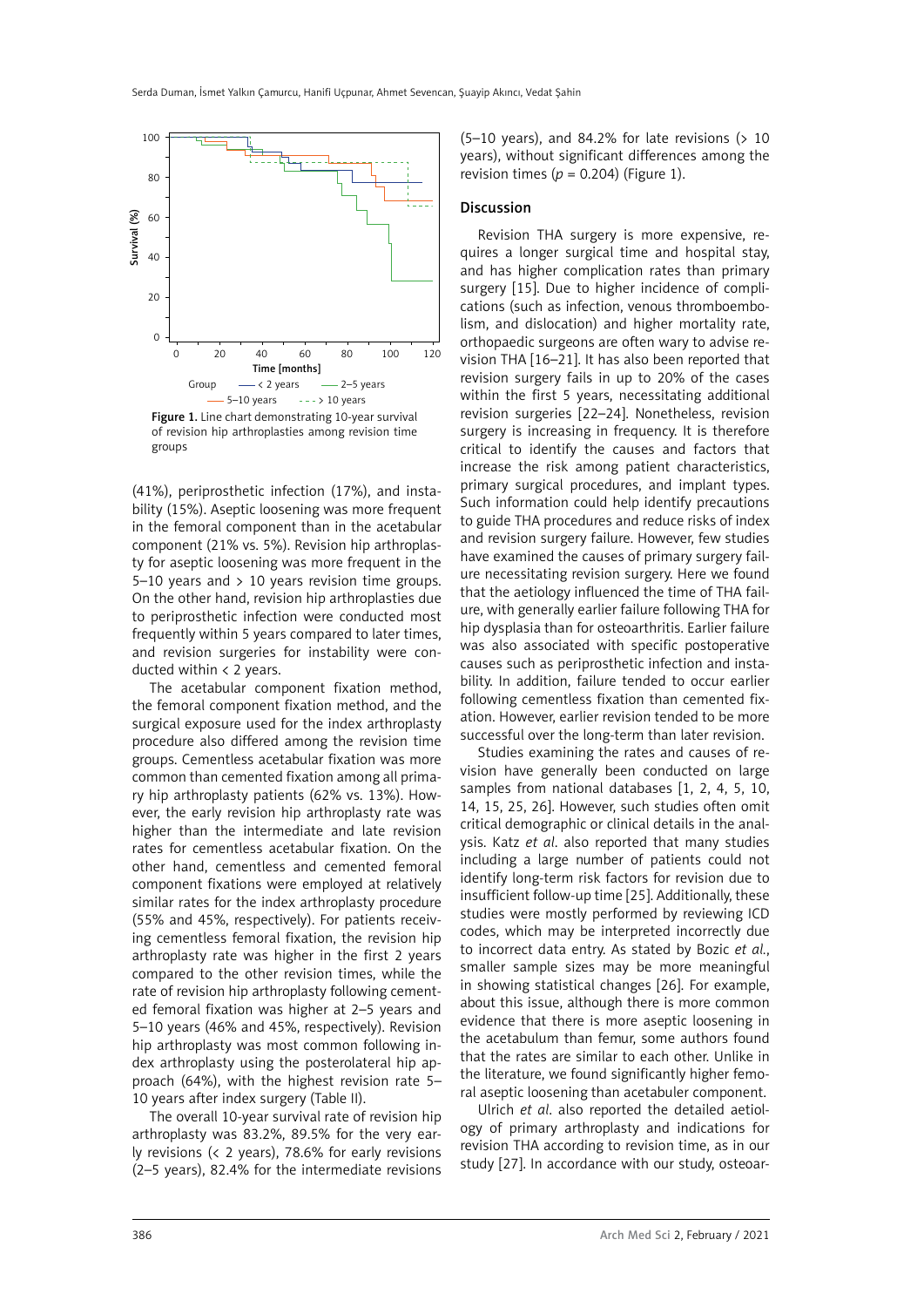thritis was reported as the most common aetiology for primary THA in patients who underwent revision hip arthroplasty. In their study, osteoarthritis was the most common aetiology for all revision times except for very early THA revision (< 2 years) whereas osteonecrosis and post-traumatic arthritis were most common [25]. Ulrich *et al*. reported similar revision rates for all times among patients with hip dysplasia, while early revision was more common for hip dysplasia in our case series. In a study reporting the results of the Norwegian Arthroplasty Register, osteoarthritis, femur fracture, and hip dysplasia were the most common causes for both primary THA and revision, in general accord with our study [5]. The Norwegian Arthroplasty Register study also revealed an increased relative risk of revision THA after fracture of the femoral neck and congenital dislocation of the hip compared to primary osteoarthritis [5]. According to the results acquired from literature and our study, THA for hip dysplasia may be considered as particularly prone to early failure and revision THA compared to THA for osteoarthritis. This increased risk of early revision due to dislocation of THAs after hip dysplasia is commonly reported [5, 28]. Total hip arthroplasty in hip dysplasia patients is often technically challenging, due to anatomical changes such as deficient bone stock in the acetabulum, increased acetabuler and femoral neck anteversion, valgus neck deformity, posteriorly located greater trochanter, narrow femoral canal, shortening, and rotational deformity, altered course of nerve, arteries, and muscles, or prior surgeries. Besides, special implants are needed, and procedures such as shortening of the femur and acetabular augmentation with bone grafting may be considered, which may prolong the operation times [29, 30].

Ulrich *et al*. reported that the most common cause for revision THA was aseptic loosening (51.9%), and that infection and instability were the most common causes for very early revision (< 2 years after primary THA) [27], again in accord with our findings. Clohisy *et al.* also identified aseptic loosening as the most common cause of revision THA, accounting for 55% of all cases. In addition, these authors reported a conversion rate of 3% from hemiarthroplasty performed secondarily to trauma to total hip replacement [31]. Similarly to the current study, Haynes *et al.* found that aseptic loosening was the most common cause of revision but that early revision was more frequently due to instability and infection [32]. Dobzyniak *et al.* investigated the reasons for early revisions (< 5 years) in a cohort treated between 1986 and 2001 and found differences among treatment periods. While aseptic loosening was the most common cause of early revision between

1986 and 1991, instability and infection were predominant at later times, as in our study, probably reflecting improved implant technology [33]. Thus, our current study conducted on patients treated during and after 2005 yielded results generally consistent with previous studies. The most common reasons for very early revisions (< 2 years) were instability (38%), infection (23%), and aseptic loosening (16%). Bozic *et al.* and Kamath *et al.* reviewed the epidemiology of revision THA in the USA and found instability/dislocation as the major cause of revision followed by mechanical loosening [34, 35]. Bozic *et al.* suggested that this could be explained by the high frequency of diagnosis codes unrelated to revision arthroplasty and that using the ICD-9-CM coding system could produce inaccurate results [34]. For example, there is more evidence that there is greater aseptic loosening in the acetabulum than in the femur, and some authors found that the rates are close to each other. Unlike in the literature, we found significantly higher femoral aseptic loosening than acetabuler component [6, 26, 32].

In our cohort, revisions of cementless acetabular components were performed most frequently in the first 2 years. Conversely, the number of revisions for cemented acetabular components increased over time and peaked after 10 years. A substantial difference was also found for femoral fixation, with a higher number of revisions within the first 2 years following cementless femoral fixation and greater numbers of revisions after 2 years in patients receiving cemented femoral fixation. Hailer *et al.* concluded that overlooked intraoperative fissures and fractures during the use of cementless femoral stems was a more frequent cause of failure than postoperative periprosthetic fractures due to minor trauma, especially within the first 2 years [36]. This notion was supported by Fernandez *et al.*, who identified fractures during the use of cementless femoral stem [37]. Hailer *et al.* also reported that the rate of early revision following implantation of cementless acetabular components was high due to mechanical problems related to dislocation, and that the revision rate was the same for cemented acetabular components when the linear changes of cementless acetabular components in the late period were included [36]. Hooper *et al.* concluded that cementless THA had the lowest rate of aseptic loosening [38]. The authors also mentioned that cemented components had lower rates of revision in the short term, in agreement with our findings [38, 39].

Several studies have identified posterolateral incision as another factor influencing the risk of early revision following THA [40, 41]. However, according to our results, the rate of intermediate revision (5–10 years) was higher than very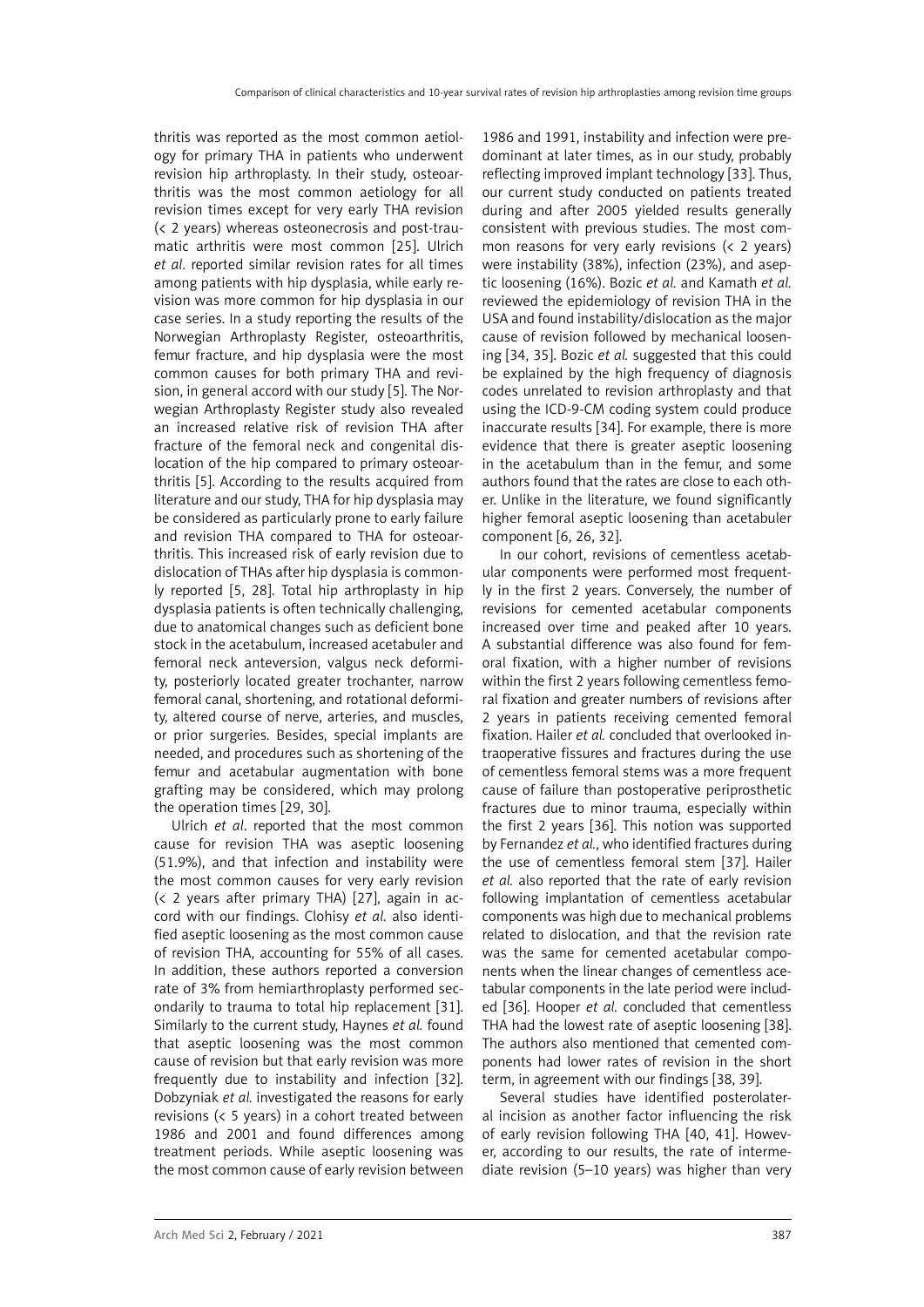early (< 2 years) and early (2–5 years) revisions among patients treated using the posterolateral approach. Similarly, Maratt *et al*. reported that no surgical approach has a compelling advantage over any other, including for dislocation risk [42]. Ultimately, the surgical approach for primary THA should be chosen according to the surgeon preference and experience as well as the preference and anatomy of the patient [43].

The most important difference between the aforementioned studies and ours is that we also compared the 10-year survival of revision THA grouped according to revision time. According to our findings, the 10-year survival was higher in patients receiving very early revision (< 2 years) while no significant difference was observed among other revision time groups. The survival rate was lowest for patients who underwent revision hip arthroplasty 2 to 5 years after index arthroplasty. It can be explained by the highest rate of revision due to infection between 2 and 5 years after index arthroplasty. Patients who underwent revision arthroplasty due to infection may have poorer survival rates. When common surgeon-related factors contributing to very early revision such as dislocation are eliminated, prosthesis survival may be longer due to revising them with simpler solutions compared to aseptic loosening. As Ong *et al*. mentioned, the poorer survival of late revision surgery due to aseptic loosening or osteolysis could be explained by the more technically demanding procedure, the loss of bone stock, or the relatively long operative time during revision procedures [22].

Our study has several limitations. Firstly, the retrospective design does not permit conclusions on causality. However, the retrospective design of the study prevents patient selection bias. Secondly, the participating institutions are national referral centres that treat difficult cases. Thus, early revision may be more common than in the general THA population. Furthermore, the time between failure and surgery is not known precisely; therefore, some patients may have been categorised in the wrong revision time group. Nonetheless, this is the first study investigating differences in aetiological features, indications, implant fixation methods, implant types, and index surgery approaches among patient groups according to revision time. Through this analysis, we have identified several factors that appear predictive of early or later THA failure. Larger scale studies are warranted to verify these results. A post hoc analysis was performed for significant variables for the comparison of proportions. The minimum statistical power was calculated as 0.99 for the aetiology of the index arthroplasty, indication for revision hip arthroplasty, index femoral component, and index femoral component ( $\alpha$  = 0.05). However,

the minimum statistical power was 0.29 for the type of the revision hip arthroplasty, and 0.34 for the index surgical approach ( $\alpha$  = 0.05).

In conclusion, according to our results, there were significant differences among revision time groups in terms of aetiology for primary hip arthroplasty and indications for revision hip arthroplasty. We observed that technically more demanding procedures such as hip dysplasia required earlier revision hip arthroplasty than primary osteoarthritis. Our results demonstrated that revision hip arthroplasties due to periprosthetic infection and instability were conducted earlier compared to aseptic loosening. On the other hand, we observed that survival rates of very early revision hip arthroplasties are higher than late revision hip arthroplasties.

#### Conflict of interest

The authors declare no conflict of interest.

References

- 1. Soderman P, Malchau H, Herberts P. Outcome after total hip arthroplasty: part I. General health evaluation in relation to definition of failure in the Swedish National Total Hip Arthoplasty Register. Acta Orthop Scand 2000; 71: 354-9.
- 2. Mahomed NN, Barrett JA, Katz JN, et al. Rates and outcomes of primary and revision total hip replacement in the United States medicare population. J Bone Joint Surg Am 2003; 85-A: 27-32.
- 3. Clohisy JC, Harris WH. The Harris-Galante porous-coated acetabular component with screw fixation. An average ten-year follow-up study. J Bone Joint Surg Am 1999; 81: 66-73.
- 4. Kurtz S, Mowat F, Ong K, Chan N, Lau E, Halpern M. Prevalence of primary and revision total hip and knee arthroplasty in the United States from 1990 through 2002. J Bone Joint Surg Am 2005; 87: 1487-97.
- 5. Furnes O, Lie SA, Espehaug B, Vollset SE, Engesaeter LB, Havelin LI. Hip disease and the prognosis of total hip replacements. A review of 53,698 primary total hip replacements reported to the Norwegian Arthroplasty Register 1987-99. J Bone Joint Surg Br 2001; 83: 579-86.
- 6. Bozic KJ, Kamath AF, Ong K, et al. Comparative epidemiology of revision arthroplasty: failed THA poses greater clinical and economic burdens than failed TKA. Clin Orthop Relat Res 2015; 473: 2131-8.
- 7. Kurtz SM, Ong KL, Schmier J, et al. Future clinical and economic impact of revision total hip and knee arthroplasty. J Bone Joint Surg Am 2007; 89 Suppl 3: 144-51.
- 8. Crowe JF, Sculco TP, Kahn B. Revision total hip arthroplasty: hospital cost and reimbursement analysis. Clin Orthop Relat Res 2003; 413: 175-82.
- 9. Eisler T, Svensson O, Tengström A, Elmstedt E. Patient expectation and satisfaction in revision total hip arthroplasty. J Arthroplasty 2002; 17: 457-62.
- 10. Gillam MH, Ryan P, Graves SE, Miller LN, de Steiger RN, Salter A. Competing risks survival analysis applied to data from the Australian Orthopaedic Association National Joint Replacement Registry. Acta Orthop 2010; 81: 548-55.